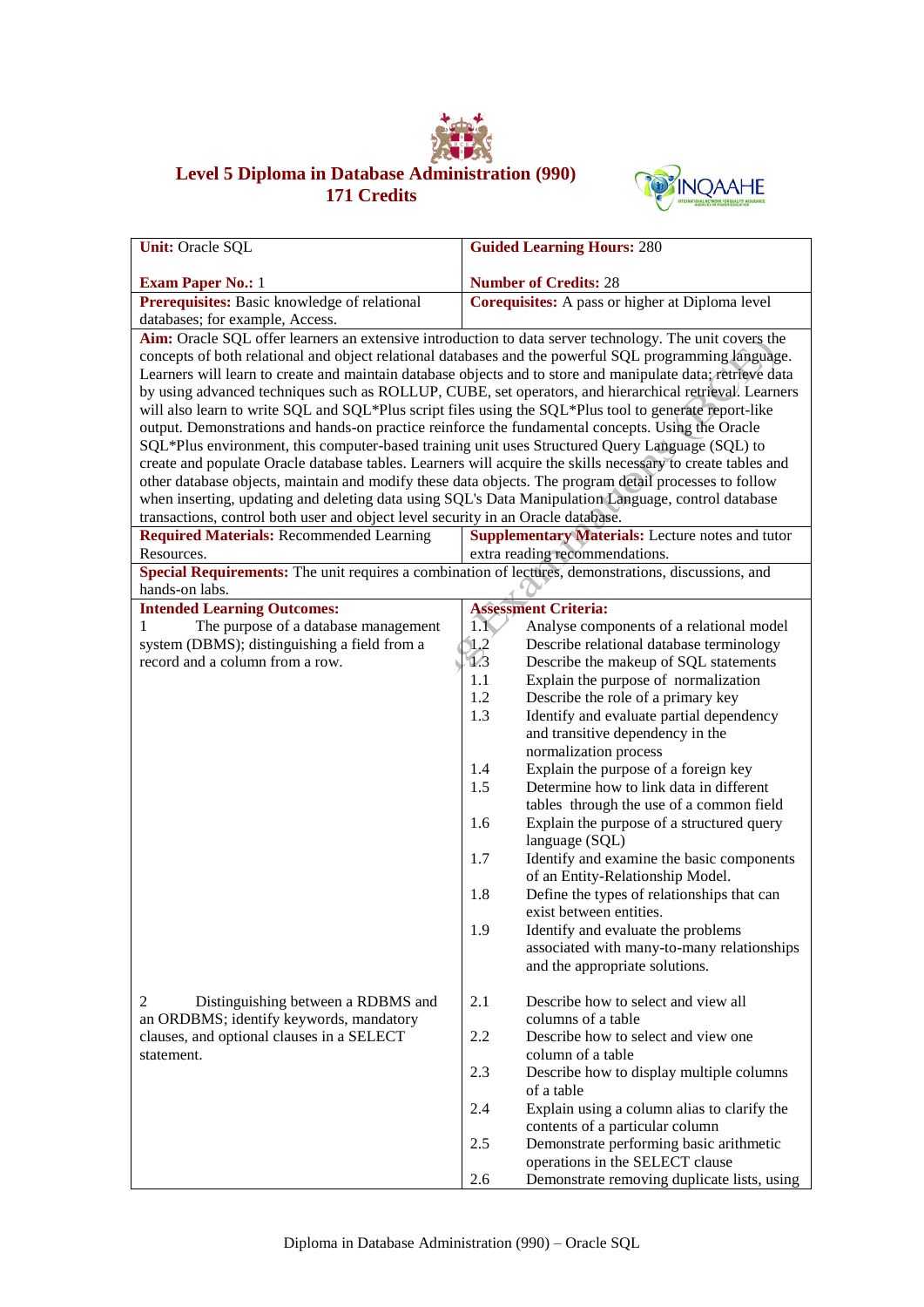|                                                |               | either the DISTINCT or UNIQUE keyword        |
|------------------------------------------------|---------------|----------------------------------------------|
|                                                | 2.7           | Analyse how to combine fields, literals, and |
|                                                |               | other data                                   |
|                                                | 2.8           | Analyse components of a basic SELECT         |
|                                                |               | statement                                    |
|                                                | 2.9           | Explore rules and guidelines of constructing |
|                                                |               | <b>SQL</b> statements                        |
|                                                | 2.10          | Investigate different methods of executing   |
|                                                |               | <b>SQL</b> statements                        |
|                                                | 2.11          | Define the keyword * (asterisk)              |
|                                                | 2.12          | Define arithmetic expressions in SQL         |
|                                                |               | statements                                   |
|                                                | 2.13          | Define NULL values                           |
|                                                | 2.14          | Define column aliases                        |
|                                                | 2.15          | Define literal character strings             |
|                                                | 2.16          | Define how to suppress duplicate rows        |
|                                                | 2.17          | Define SQL file commands                     |
|                                                | 2.18          | Define SQL editing command                   |
|                                                | 2.19          | Explain how to format query output results.  |
|                                                |               |                                              |
| 3<br>Using the WHERE clause to restrict the    | 3.1           | Define how to use the WHERE clause           |
| rows returned by a query and creating a search | 3.2           | Define comparison operators                  |
| condition using mathematical comparison        | 3.3           | Describe how character strings and dates     |
| operators.                                     |               | are used in the WHERE clause                 |
|                                                | 3.4           | Describe the BETWEEN, IN, LIKE and IS        |
|                                                |               | <b>NULL</b> operators                        |
|                                                | 3.5           | Define SQL wildcard characters               |
|                                                | $3.6^{\circ}$ | Define logical operators                     |
|                                                | 3.7           | Define the ORDER BY clause                   |
|                                                | 3.8           | Demonstrate how to sort in SQL               |
|                                                | 3.9           | Demonstrate how to specify a list of values  |
|                                                |               | for a search condition using the IN          |
|                                                |               | comparison operator                          |
| Class                                          | 3.10          | Demonstrate how to search for patterns       |
|                                                |               | using the LIKE comparison operator           |
|                                                | 3.11          | Identify the purpose of the % and _          |
|                                                |               | wildcard characters                          |
|                                                | 3.12          | Explain how to join multiple search          |
|                                                |               | conditions using the appropriate logical     |
|                                                |               | operator                                     |
|                                                | 3.13          | Demonstrate how to perform searches for      |
| <b>BUSINESS &amp;</b>                          |               | null values                                  |
|                                                | 3.14          | Explain how to specify the order for the     |
|                                                |               | presentation of query results, using ORDER   |
|                                                |               | BY, DESC, ASC, and the SELECT clause         |
|                                                | 3.15          | Explain how to use SQL*Plus editing          |
|                                                |               | commands to edit the contents of the         |
|                                                |               | SQL*Plus buffer                              |
|                                                | 3.16          | Demonstrate how to use the                   |
|                                                |               | BETWEENAND comparison operator to            |
|                                                |               | identify records within a range of values    |
|                                                |               |                                              |
| 4<br>Creating a Cartesian join and defining    | 4.1           | Define case conversion functions             |
| how to create an equality join using the WHERE | 4.2           | Demonstrate creating an equality join using  |
| clause.                                        |               | the JOIN keyword                             |
|                                                | 4.3           | Demonstrate creating a non-equality join     |
|                                                | 4.4           | using the WHERE clause                       |
|                                                |               | Demonstrate creating a non-equality join     |
|                                                |               | using the JOINON approach                    |

4.5 Describe how to create a self-join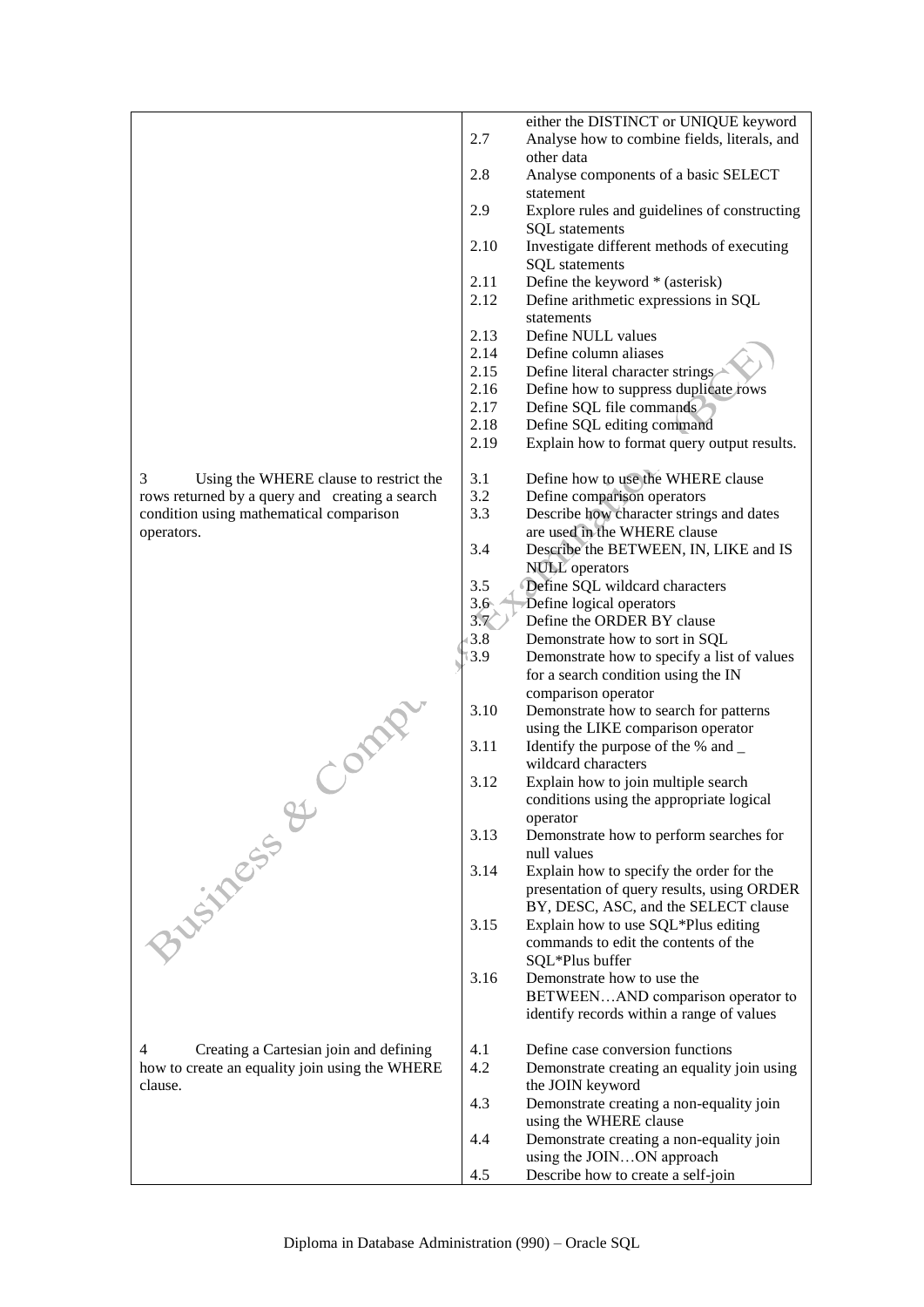|                                                                                                                                                                | 4.6<br>4.7 | Distinguish an inner join from an outer join<br>Describe how to create an outer join using<br>the WHERE clause                   |
|----------------------------------------------------------------------------------------------------------------------------------------------------------------|------------|----------------------------------------------------------------------------------------------------------------------------------|
|                                                                                                                                                                | 4.8        | Describe how to create an outer join using<br>the OUTER keyword                                                                  |
|                                                                                                                                                                | 4.9        | Demonstrate using set operators to combine<br>the results of multiple queries                                                    |
|                                                                                                                                                                | 4.10       | Demonstrate joining three or more tables                                                                                         |
| 5<br>Using the UPPER, LOWER, and<br>INITCAP functions to change the case of field                                                                              | 5.1        | Explain how use the LPAD and RPAD<br>functions to pad a string to a desired width                                                |
| values and character strings; extract a substring<br>using the SUBSTR function and determine the<br>length of a character string using the LENGTH<br>function. | 5.2        | Demonstrate using the LTRIM and RTRIM<br>functions to remove specific character<br>strings                                       |
|                                                                                                                                                                | 5.3        | Demonstrate rounding and truncating<br>numeric data using the ROUND and<br><b>TRUNC</b> functions                                |
|                                                                                                                                                                | 5.4        | Explain how to calculate the number of<br>months between two dates using the<br>MONTHS_BETWEEN function                          |
|                                                                                                                                                                | 5.5        | Identify and correct problems associated<br>with calculations involving null values<br>using the NVL function                    |
|                                                                                                                                                                | 5.6        | Describe how to display dates and numbers<br>in a specific format with the TO_CHAR<br>function                                   |
|                                                                                                                                                                | 5.7        | Identify and determine the current date<br>setting using the SYSDATE keyword                                                     |
|                                                                                                                                                                | 5.8        | Explain nest functions inside other<br>functions                                                                                 |
|                                                                                                                                                                | 5.9        | Identify when to use the DUAL table                                                                                              |
| 6<br>Differentiating between single-row,<br>multiple-row functions and outlining how to use<br>the SUM and AVG functions for numeric                           | 6.1        | Demonstrate using the COUNT function to<br>return the number of records containing<br>non-NULL values                            |
| calculations.                                                                                                                                                  | 6.2        | Demonstrate using $COUNT(*)$ to include<br>records containing NULL values                                                        |
|                                                                                                                                                                | 6.3        | Demonstrate using the MIN and MAX<br>functions with non-numeric fields                                                           |
|                                                                                                                                                                | 6.4        | Identify and determine when to use the<br>GROUP BY clause to group data                                                          |
|                                                                                                                                                                | 6.5        | Identify when the HAVING clause should<br>be used                                                                                |
|                                                                                                                                                                | 6.6        | Explain the order of precedence for<br>evaluating WHERE, GROUP BY, and<br><b>HAVING</b> clauses                                  |
|                                                                                                                                                                | 6.7        | Evaluate and state the maximum depth for<br>nesting group functions                                                              |
|                                                                                                                                                                | 6.8        | Demonstrate how nest a group function<br>inside a single-row function                                                            |
|                                                                                                                                                                | 6.9        | Describe how to calculate the standard<br>deviation and variance of a set of data,<br>using the STDDEV and VARIANCE<br>functions |
| 7<br>Determining when it is appropriate to use<br>a subquery, identifying which clauses can contain                                                            | 7.1        | Demonstrate using a single-row subquery in<br>a WHERE clause                                                                     |
| subqueries and distinguishing between an outer<br>query and a subquery.                                                                                        | 7.2        | Demonstrate using a single-row subquery in<br>a HAVING clause                                                                    |
|                                                                                                                                                                | 7.3        | Demonstrate using a single-row subquery in                                                                                       |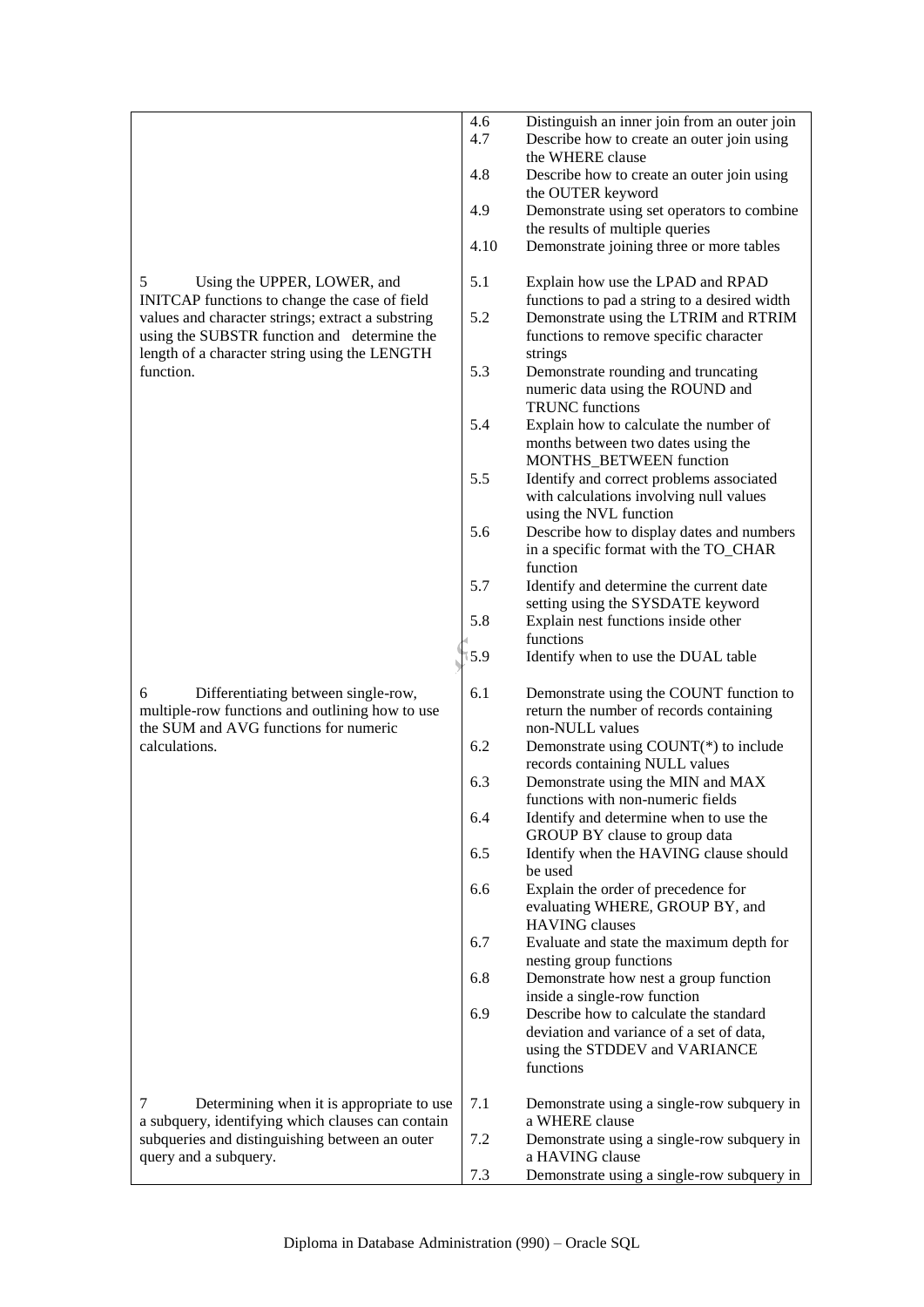|                                              |               | a SELECT clause                                                        |
|----------------------------------------------|---------------|------------------------------------------------------------------------|
|                                              | 7.4           | Demonstrate using a multiple-row subquery                              |
|                                              |               | in a WHERE clause                                                      |
|                                              | 7.5           | Demonstrate using a multiple-row subquery                              |
|                                              |               | in a HAVING clause                                                     |
|                                              | 7.6           | Demonstrate using a multiple-column                                    |
|                                              |               | subquery in a WHERE clause                                             |
|                                              | 7.7           | Describe how to create an inline view using                            |
|                                              |               | a multiple-column subquery in a FROM                                   |
|                                              |               | clause                                                                 |
|                                              | 7.8           | Explain how to compensate for NULL                                     |
|                                              |               | values in subqueries                                                   |
|                                              | 7.9           | Explain how to nest a subquery inside                                  |
|                                              |               | another subquery                                                       |
|                                              | 7.10          | Distinguish between correlated and                                     |
|                                              |               | uncorrelated subqueries.                                               |
|                                              | 7.11          | Distinguish between single-row and                                     |
|                                              |               | multiple-row comparison operators                                      |
|                                              |               |                                                                        |
| 8<br>Creating a new table; the system        | 8.1           | Define Oracle data types                                               |
| privilege; the quota for the tablespace that | 8.2           | Describe the components of CREATE                                      |
| contains the table, or the UNLIMITED         |               | <b>TABLE</b> statement                                                 |
| TABLESPACE system privilege.                 | 8.3           | Describe how to INSERT data into a table                               |
|                                              | 8.4           | Describe the ALTER TABLE statement                                     |
|                                              | 8.5           | Demonstrate how to modify a column                                     |
|                                              | 8.6           | Demonstrate how to drop a column                                       |
|                                              | 8.7           | Demonstrate how to rename a table                                      |
|                                              | $8.8^{\circ}$ | Demonstrate how to update rows                                         |
|                                              | 8.9           | Describe how to name a new column or                                   |
|                                              |               | table                                                                  |
|                                              | 8.10          | Demonstrate how to use a subquery to                                   |
|                                              |               | create a new table                                                     |
|                                              | 8.11          | Demonstrate how to add a column to an                                  |
|                                              | 8.12          | existing table                                                         |
|                                              |               | Demonstrate how to modify the size of a<br>column in an existing table |
|                                              | 8.13          | Demonstrate how to drop a column from an                               |
|                                              |               | existing table                                                         |
|                                              | 8.14          | Demonstrate how to mark a column as                                    |
|                                              |               | unused, then delete it at a later time                                 |
|                                              | 8.15          | Demonstrate how to rename a table                                      |
|                                              | 8.16          | Demonstrate how to truncate a table                                    |
|                                              | 8.17          | Demonstrate how to drop a table                                        |
|                                              |               |                                                                        |
| 9<br>The purpose of constraints in a table,  | 9.1           | Illustrate how to create and implement a                               |
| distinguishing among PRIMARY KEY,            |               | sequence                                                               |
| FOREIGN KEY, UNIQUE, CHECK, and NOT          | 9.2           | Describe how to create PRIMARY KEY                                     |
| NULL constraints and the appropriate use for |               | constraints for a single column and a                                  |
| each constraint.                             |               | composite primary key                                                  |
|                                              | 9.3           | Describe how to create a FOREIGN KEY                                   |
|                                              |               | constraint                                                             |
|                                              | 9.4           | Describe how to create a UNIQUE                                        |
|                                              |               | constraint                                                             |
|                                              | 9.5           | Describe how to create a CHECK constraint                              |
|                                              | 9.6           | Describe how to create a NOT NULL                                      |
|                                              |               | constraint, using the ALTER                                            |
|                                              |               | TABLEMODIFY command                                                    |
|                                              | 9.7           | Explain how to include constraints during                              |
|                                              |               | table creation                                                         |
|                                              | 9.8           | Demonstrate using DISABLE and                                          |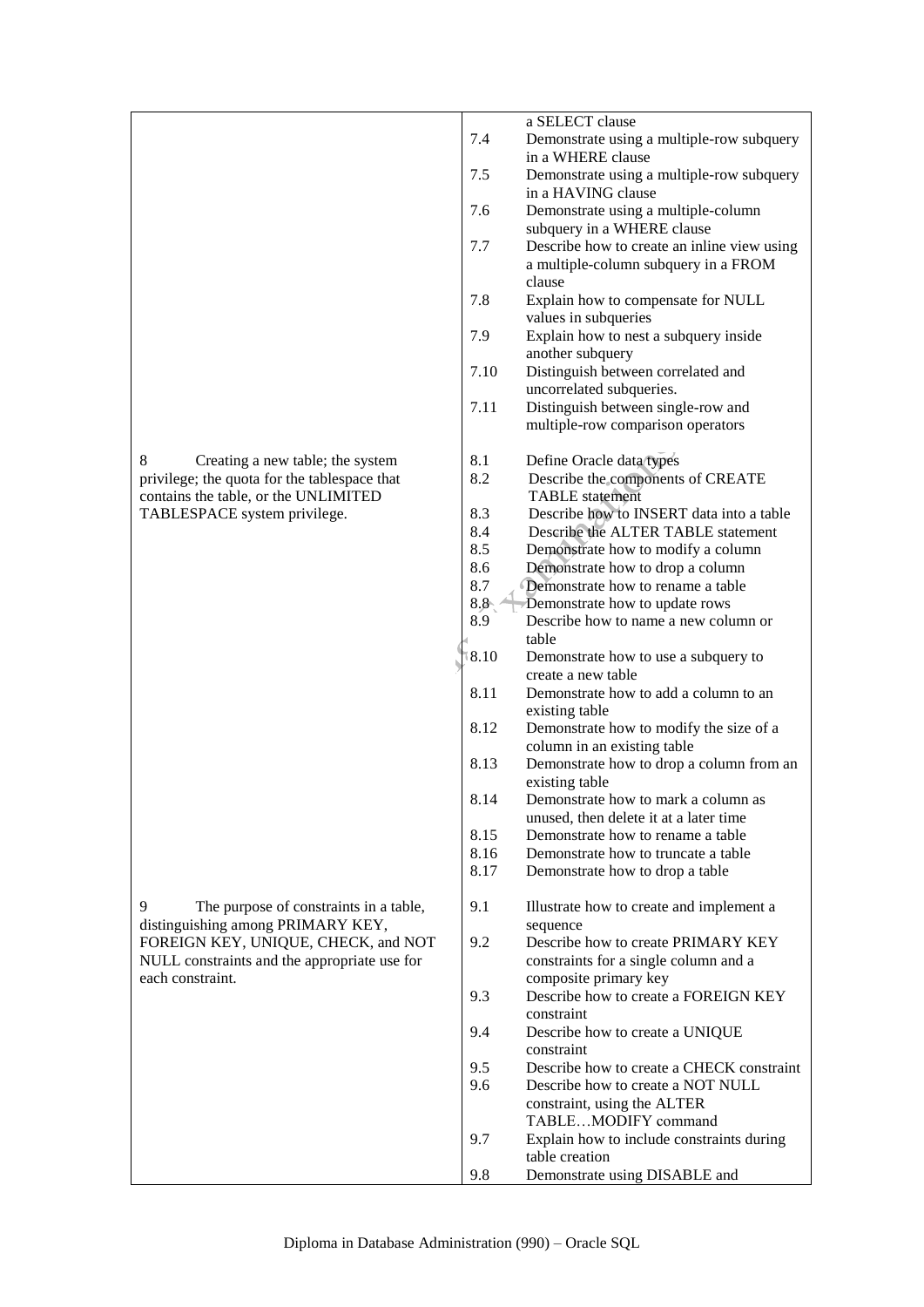|                                                                                                    |              | <b>ENABLE</b> commands                                                                    |
|----------------------------------------------------------------------------------------------------|--------------|-------------------------------------------------------------------------------------------|
|                                                                                                    | 9.9          | Demonstrate using the DROP command                                                        |
|                                                                                                    | 9.10         | Distinguish between creating constraints at<br>the column level and table level           |
|                                                                                                    | 9.11         | Describe data integrity constraints                                                       |
|                                                                                                    | 9.12         | Illustrate how to view constraints                                                        |
|                                                                                                    | 9.13         | Define a sequence                                                                         |
| 10<br>Using substitution variables with an<br>UPDATE command, issuing the transaction              | 10.1         | Describe how to add a record to an existing<br>table                                      |
| control statements COMMIT and ROLLBACK.                                                            | 10.2         | Describe how to add a record containing a<br>NULL value to an existing table              |
|                                                                                                    | 10.3         | Demonstrate using a subquery to copy<br>records from an existing table                    |
|                                                                                                    | 10.4         | Explain how to modify the existing rows<br>within a table                                 |
|                                                                                                    | 10.5         | Describe how to delete records                                                            |
|                                                                                                    | 10.6         | Describe how to use the SELECTFOR<br>UPDATE command to create a shared lock               |
|                                                                                                    | 10.7         | Differentiate between DDL, DML, and<br>transaction control commands.                      |
|                                                                                                    | 10.8         | Differentiate between a shared lock and an<br>exclusive lock                              |
| 11<br>The effect of the WITH READ ONLY<br>option, the implication of an expression in a view       | 11.1         | Demonstrate how to create a view, using<br>CREATE VIEW command or the CREATE              |
| for DML operations and inline views and the use<br>of ROWNUM to perform a "TOP-N" analysis.        | 11.2         | OR REPLACE VIEW command<br>Explain how to employ the FORCE and NO<br><b>FORCE</b> options |
|                                                                                                    | (11.3)       | Describe the purpose of the WITH CHECK<br><b>OPTION</b> constraint                        |
|                                                                                                    | 11.4         | Demonstrate how to update a record in a                                                   |
|                                                                                                    | 11.5         | simple view<br>Describe how to re-create a view                                           |
|                                                                                                    | 11.6         | Demonstrate how to update a record in a                                                   |
|                                                                                                    |              | complex view                                                                              |
|                                                                                                    | 11.7<br>11.8 | Demonstrate how to drop a view<br>Identify problems associated with adding                |
|                                                                                                    | 11.9         | records to a complex view.                                                                |
|                                                                                                    |              | Identify the key-preserved table underlying<br>a complex view                             |
| 12<br>The purpose of a sequence, stating how it<br>can be used by an organisation and why gaps may | 12.1         | Demonstrate using NEXTVAL and<br><b>CURRVAL</b> in an <b>INSERT</b> command               |
| appear in the integers generated by a sequence.                                                    | 12.2         | Explain when Oracle will automatically<br>create an index                                 |
|                                                                                                    | 12.3         | Explain how to create an index, using the<br><b>CREATE INDEX command</b>                  |
|                                                                                                    | 12.4         | Describe how to delete an index, using the<br>DELETE INDEX command                        |
|                                                                                                    | 12.5<br>12.6 | Describe how to create a PUBLIC synonym<br>Describe how to delete a PUBLIC synonym        |
|                                                                                                    | 12.7         | Demonstrate how to correctly use the<br>CREATE SEQUENCE command to create                 |
|                                                                                                    |              | a sequence.                                                                               |
|                                                                                                    | 12.8         | Identify which options cannot be changed<br>by the ALTER SEQUENCE command.                |
|                                                                                                    | 12.9         | Identify the contents of different versions of                                            |
|                                                                                                    |              | views used to access the data dictionary,                                                 |
|                                                                                                    |              | based on the prefix of the view.                                                          |